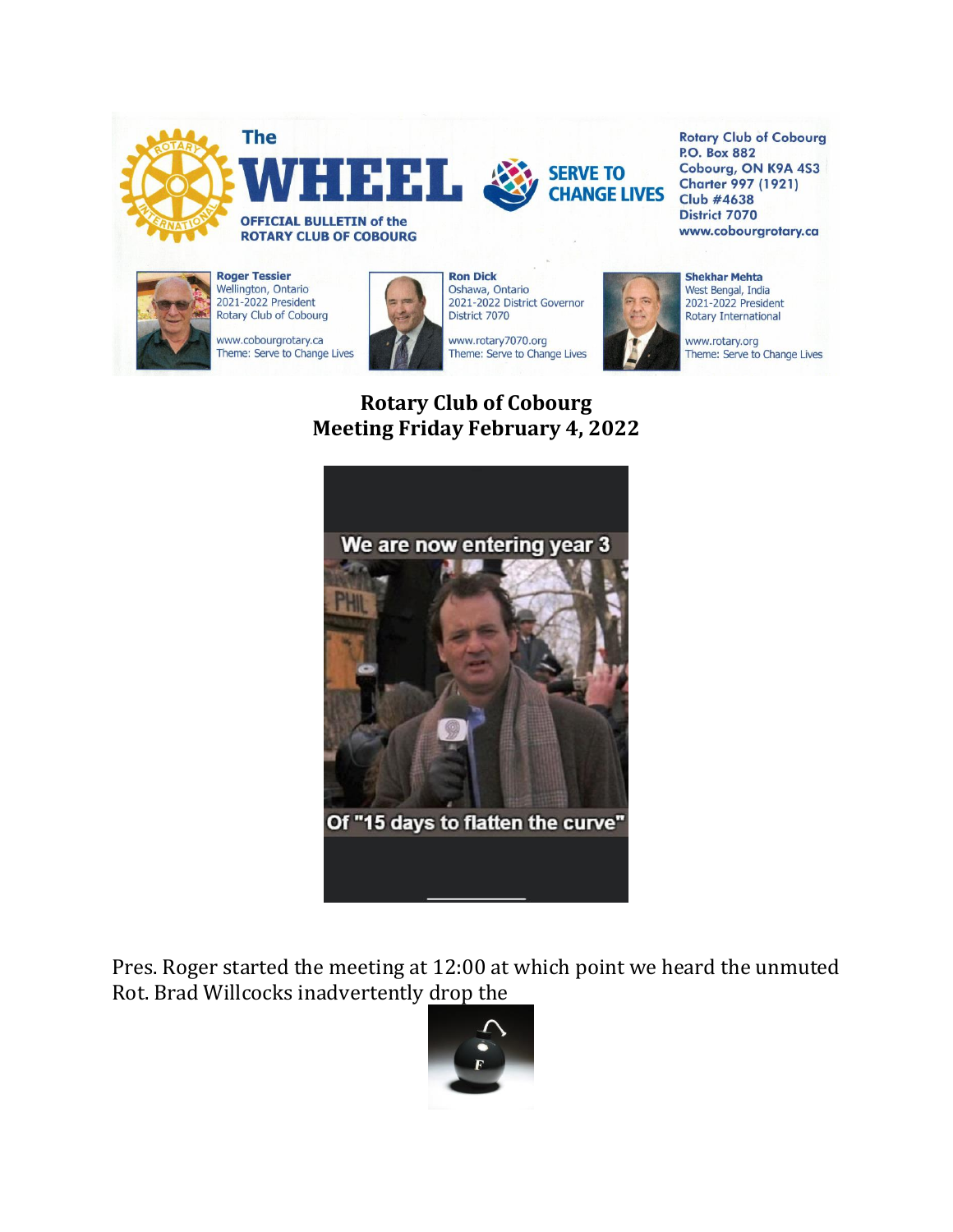Head Zoom table; President Roger Secretary: Jennifer Stadtke Bulletin Editor: Past President Jamie Gordon

Rot. Mark Burgess started us off with O Canada sung by cancer survivors in honour of World Cancer Day.

Pres. Roger also let us know that it's National Sri Lanka Day.

### **Visiting Rotarians:** None

**Guests:** PP Ruud introduced John Geloso. Calvin Ferreira introduced himself as Rot. Rodger Cooper was having vocal problems.

### **Secretary's Report – Sec. Jennifer;**

## **Rotary Anniversary:**

Director Stephanie Tannahill 6 years January 29th

# **Wedding Anniversary:** none

# **Birthdays:**

Past President Rick Riley January 31st

## **President Roger's Report:**

Pres. Roger thanked everyone who helped with the great Best Western Rib Dinner raising \$5,010.

Rot. Brian Bruce showed a power point presentation on new Social Fundraiser. Rotarians and friends can bike to raise money to help fight cancer & the eradication of Polio. The event will take place on June 11 and it will start at Pres. Roger's home in Wellington and end up Victoria Park, Cobourg. Participants can do the whole ride or join in at various locations along the way. Join the Rotary Sprocket Society.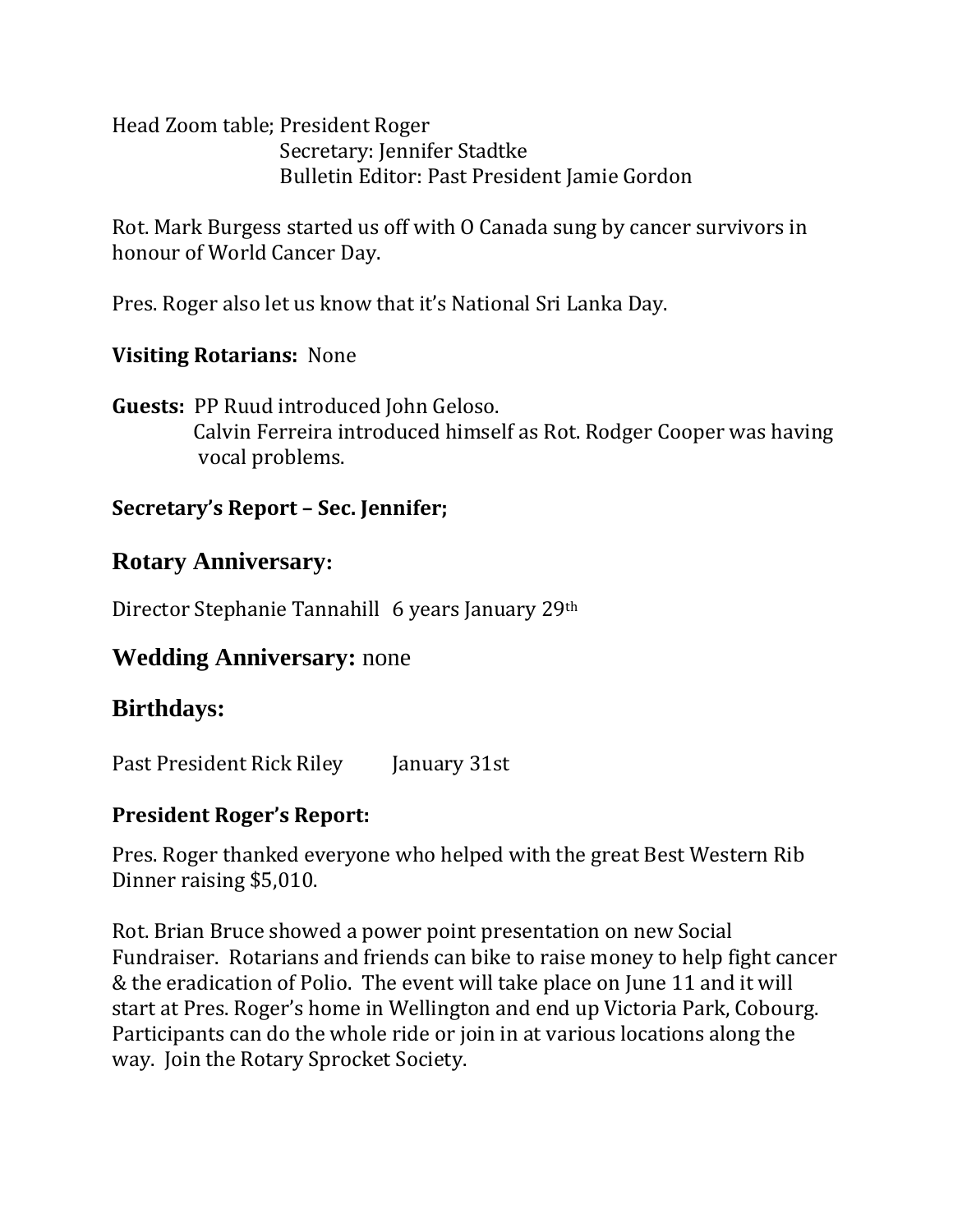## **Installation of New Members;**

PP Ruud introduced John Geloso, a retired banker, living in Grafton who was has helped out at our vaccination clinics and wanted to get involved with Rotary.

Rot. Rodger Cooper introduced Calvin Ferreira, a former Rotaractor, who has recently moved from South Africa and now resides in Baltimore.

Our 2 new members were installed with the assistance of PDG Beth Selby, PP Rick Riley & Pres. Roger.

Welcome aboard.

PPS Terry & Elaine McDermott did a joint presentation. Terry gave a history of his work with the OPP starting at the age of 21 in 1969. Over his time with the force he had a number of moves and worked in the riot squad, the prison break at Millhaven, was a hostage negotiator (who worked at the Papal visit in 1984) and ended up as Cobourg Detachment Commander. Elaine gave a brief history of their involvement over the years with the Rotary Club of Cobourg. 2 dedicated Rotarians who The Rotary Club of Cobourg are lucky to have.

#### **Committee Reports:**

Rot. Brian Bruce let the Club know that the Rotary Exchange Program is once again a go. We have picked our outbound student, Katie Vandershaff. Brian is looking for 4 host families for our incoming student. Let him know if you are available – our student will get here in Aug. and will be staying until next June.

## **Happy Bucks;**

PP Rick Riley \$10 - \$5 for his son's promotion with the OPP \$5 the tasty Best Western Ribs on the weekend

PP Bill Moebus - \$5 for winter fun time spent with his family

PRIVP Bob Scott - \$100 happy that as of Jan. 27 Pakistan has now been one year polio free and that only leaves only 1 country left with polio - Afghanistan.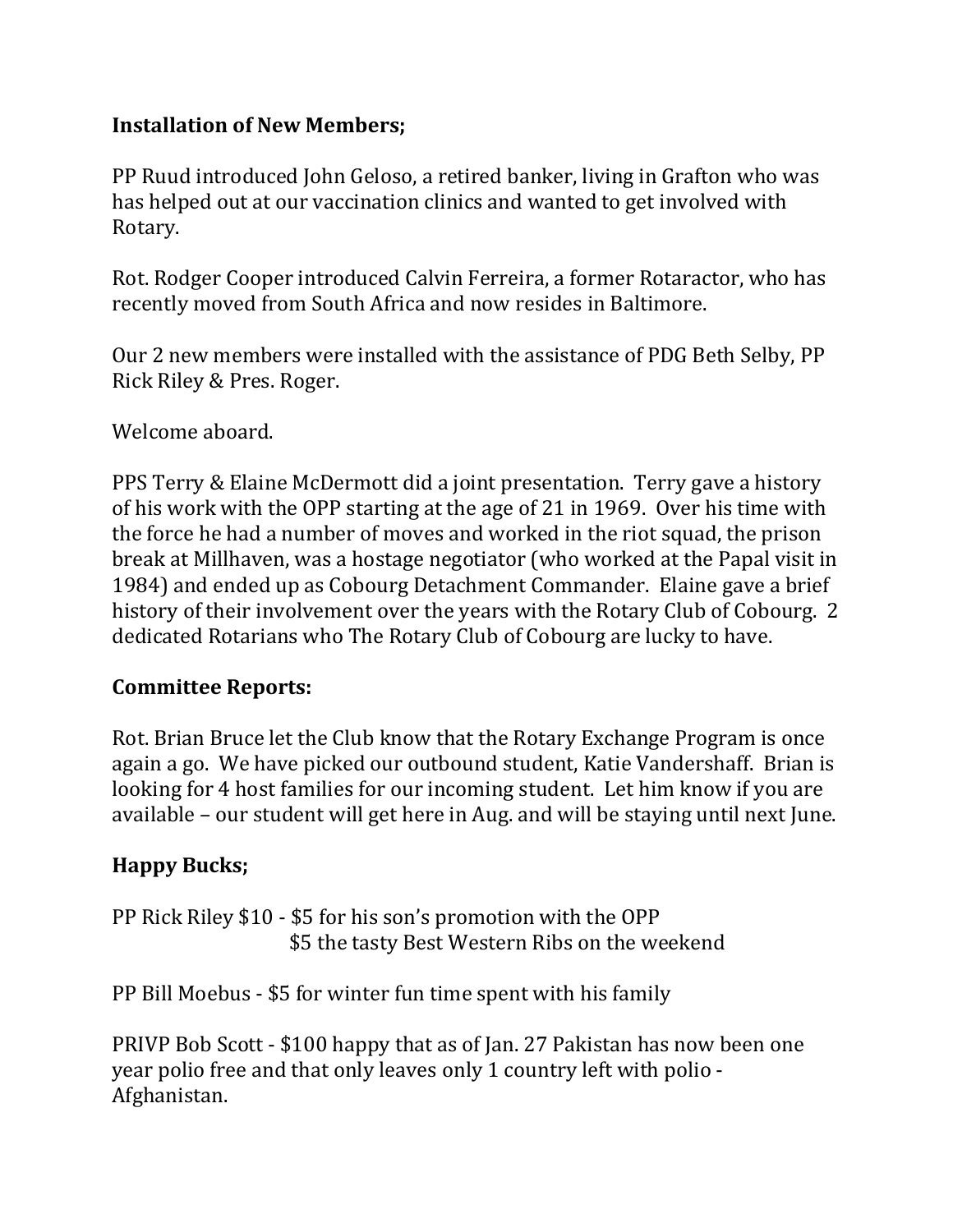Rot. Mark Essak - \$10 Happy to be involved with the Bruces' in the Rotary Sprocket Society upcoming ride

PP Lynda Kay - \$10 to celebrate the Queen being on the throne for 70 years.

Rot. Helen Lackey - \$10 happy that her daughter has bought a home and is now living in Cobourg

#### **Update on the Community Service Budget**

PP Ruud filled in for Treasurer Michael McAllister and presented the updated proposed budget. The main changes are the estimated income from Ribfest goes from \$6,000 to \$2,000 and an outgoing donation to Ed's House be added for \$45,000.

The Motion to Accept the Revised Community Service Budget was moved by PP Tom McLean & Seconded by PP Terry McDermott. The motion was carried.

Next Week's Speaker - Rob Kempson, the Artistic Director of the Capital Theatre in Port Hope.

#### **Thought of the Weak;**

Paul Harris had great plans for Rotary. We should be very proud of all that we have accomplished locally & intenationally.

#### **Bulletin Editor's note;**

While perusing Ebay recently I came across PP Bob Scott's Rotary badge for sale. If Bob is having finacial troubles perhaps the Club could help him out. Was he ever even a Doctor?